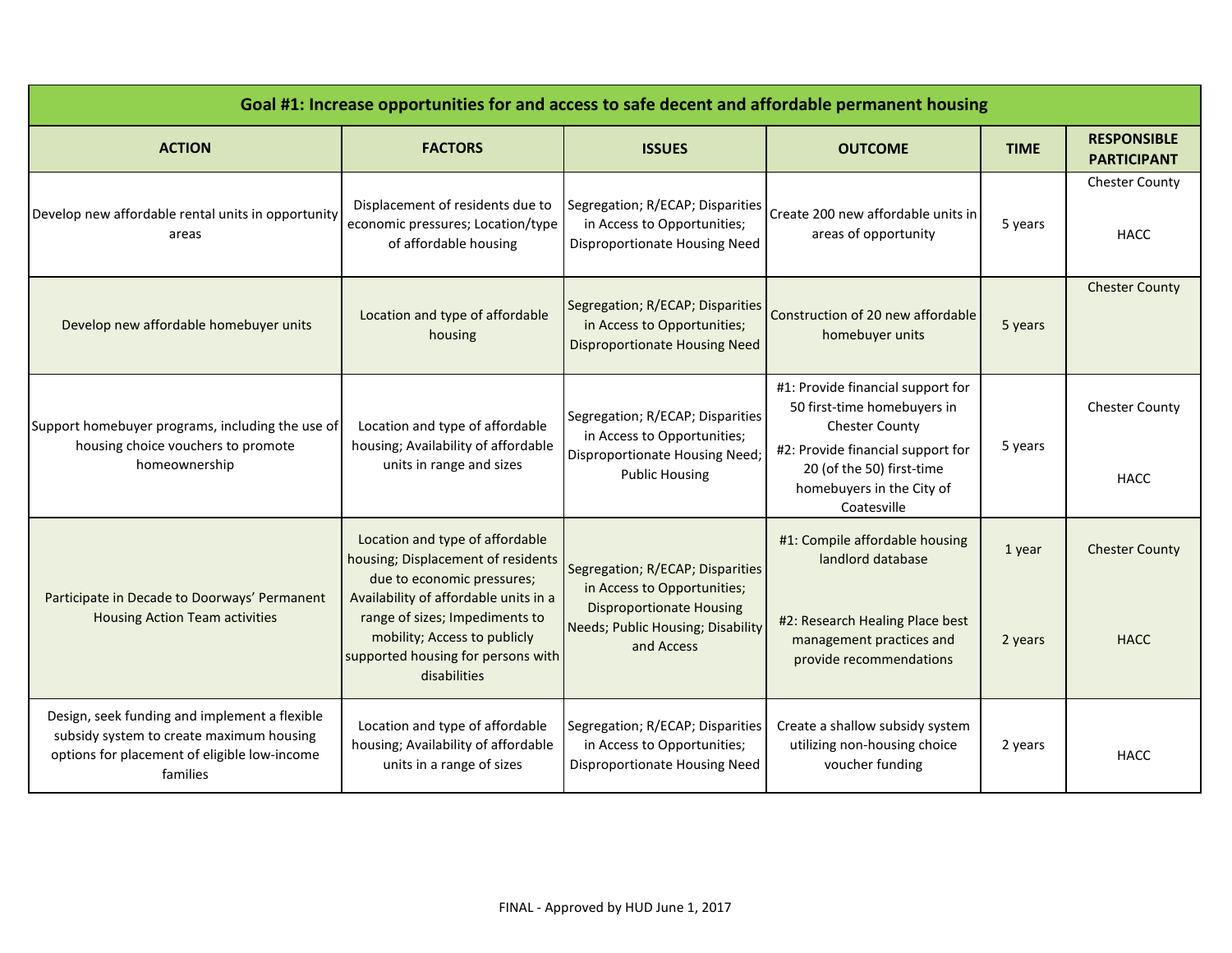| Goal #2: Work in coordination with providers and consumers from the disabled, special needs and homeless community to remove physical and<br>institutional barriers to obtain and maintain housing                                                                                                                                                                                             |                                                                                                                                                                                                                                                                                                             |                                                                                                 |                                                                                                                                                                                                |                                 |                                          |  |
|------------------------------------------------------------------------------------------------------------------------------------------------------------------------------------------------------------------------------------------------------------------------------------------------------------------------------------------------------------------------------------------------|-------------------------------------------------------------------------------------------------------------------------------------------------------------------------------------------------------------------------------------------------------------------------------------------------------------|-------------------------------------------------------------------------------------------------|------------------------------------------------------------------------------------------------------------------------------------------------------------------------------------------------|---------------------------------|------------------------------------------|--|
| <b>ACTION</b>                                                                                                                                                                                                                                                                                                                                                                                  | <b>FACTORS</b>                                                                                                                                                                                                                                                                                              | <b>ISSUES</b>                                                                                   | <b>OUTCOME</b>                                                                                                                                                                                 | <b>TIME</b>                     | <b>RESPONSIBLE</b><br><b>PARTICIPANT</b> |  |
| Provide funding to make housing units accessible<br>for persons with disabilities                                                                                                                                                                                                                                                                                                              | Lack of affordable, accessible<br>housing in range of unit sizes                                                                                                                                                                                                                                            | Disability and Access                                                                           | Provide funding to make<br>modifications for 50 special needs<br>and disabled households<br>(contingent on state funding)                                                                      | 5 years                         | <b>Chester County</b>                    |  |
| Develop new affordable rental units in opportunity<br>areas through strategic leveraging of housing<br>resources, which may include Community<br>Development Block Grant, HOME Investment<br>Partnerships, HealthChoices Reinvestment, County<br>Housing Trust Program, or other available funds.<br>Number of units per year may vary based on<br>funding availability and proposals received | Location and type of affordable<br>housing; lack of affordable,<br>accessible housing in range of unit<br>sizes; lack of affordable, integrated<br>housing for individuals who need<br>supportive services; lack of<br>assistance for transitioning from<br>institutional settings to integrated<br>housing | Segregation; R/ECAP; Disparities<br>in Access to Opportunities;<br><b>Disability and Access</b> | Develop 25 new affordable units<br>for individuals with mental health<br>needs through DCD's annual RFP<br>process to create an average of 5<br>new rental units per year                      | 5 years                         | <b>Chester County</b><br><b>HACC</b>     |  |
| Continue operation of the Housing Locator<br>Program to identify housing opportunities for<br>homeless persons                                                                                                                                                                                                                                                                                 | Access to publicly supported<br>housing for persons with<br>disabilities; Lack of affordable,<br>accessible housing in range of unit<br>sizes; Location of accessible<br>housing; Impediments to mobility                                                                                                   | Public Housing; Disability and<br>Access                                                        | #1: Placement of 50 households<br>annually<br>#2: Add 20 active participant<br>landlords to the housing locator<br>on an annual basis to reach a total<br>of 150                               | Ongoing<br>through<br>years 1-5 | <b>Chester County</b><br><b>HACC</b>     |  |
| Create and implement a marketing plan to<br>landlords to encourage leasing to voucher holders<br>with disabilities and/or special needs                                                                                                                                                                                                                                                        | Lack of affordable, accessible<br>housing in range of unit sizes,<br>Access to publicly supported<br>housing for persons with disabilities                                                                                                                                                                  | Disproportionate Housing Need,<br>Public Housing, Disability and<br>access                      | #1: Partner with agencies that<br>have funds for rental unit<br>accommodations<br>#2: Implement marketing plan to<br>landlords at designated events<br>including bi-annual Landlord<br>Forums. | 2 years                         | <b>HACC</b>                              |  |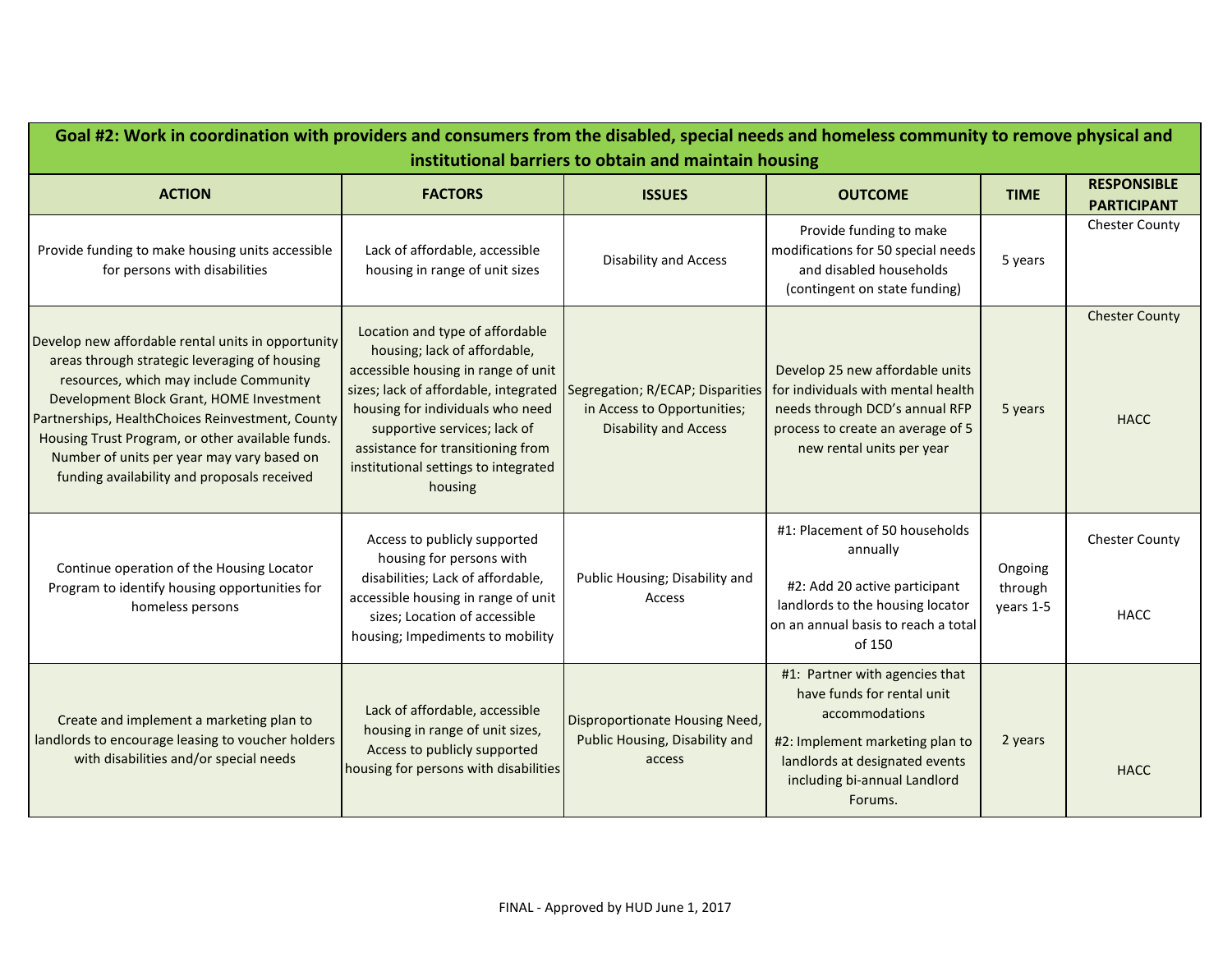| Goal #3: Expand transportation opportunities for residents with limited options                                                                                                                                                                                                                                                   |                                                                                                                                         |                                                                            |                                                                                                                                                                             |                                 |                                          |  |
|-----------------------------------------------------------------------------------------------------------------------------------------------------------------------------------------------------------------------------------------------------------------------------------------------------------------------------------|-----------------------------------------------------------------------------------------------------------------------------------------|----------------------------------------------------------------------------|-----------------------------------------------------------------------------------------------------------------------------------------------------------------------------|---------------------------------|------------------------------------------|--|
| <b>ACTION</b>                                                                                                                                                                                                                                                                                                                     | <b>FACTORS</b>                                                                                                                          | <b>ISSUES</b>                                                              | <b>OUTCOME</b>                                                                                                                                                              | <b>TIME</b>                     | <b>RESPONSIBLE</b><br><b>PARTICIPANT</b> |  |
| Coordinate paratransit services to residents with<br>limited mobility options that reside in Chester<br>County affordable housing developments so that<br>they have greater access to required services,<br>including medical appointments                                                                                        | Availability, type, frequency and<br>reliability of public transportation;<br>Access to transportation for<br>persons with disabilities | Disparities in Access to<br>Opportunities, Disability and<br>Access        | Expand ridership and access to<br>transportation by establishing a<br>program that will accommodate<br>1,000 annual trips for residents of<br>affordable housing properties | 3-4 years                       | <b>Chester County</b><br>HACC            |  |
| Explore possibilities for providing transit options<br>for low income residents to connect with job<br>opportunities throughout Chester County and<br>other employment hubs through involvement in<br>the development and implementation of the<br><b>Chester County Planning Commission's</b><br>comprehensive plan, Landscapes3 | Availability, type, frequency and<br>reliability of public transportation;<br>Access to transportation for<br>persons with disabilities | Disparities in Access to<br>Opportunities; Disability and<br><b>Access</b> | Coordinate efforts with Chester<br><b>County Planning Commission to</b><br>provide transportation access to<br>low-income persons and those<br>with disabilities            | Ongoing<br>through<br>years 1-5 | <b>Chester County</b><br><b>HACC</b>     |  |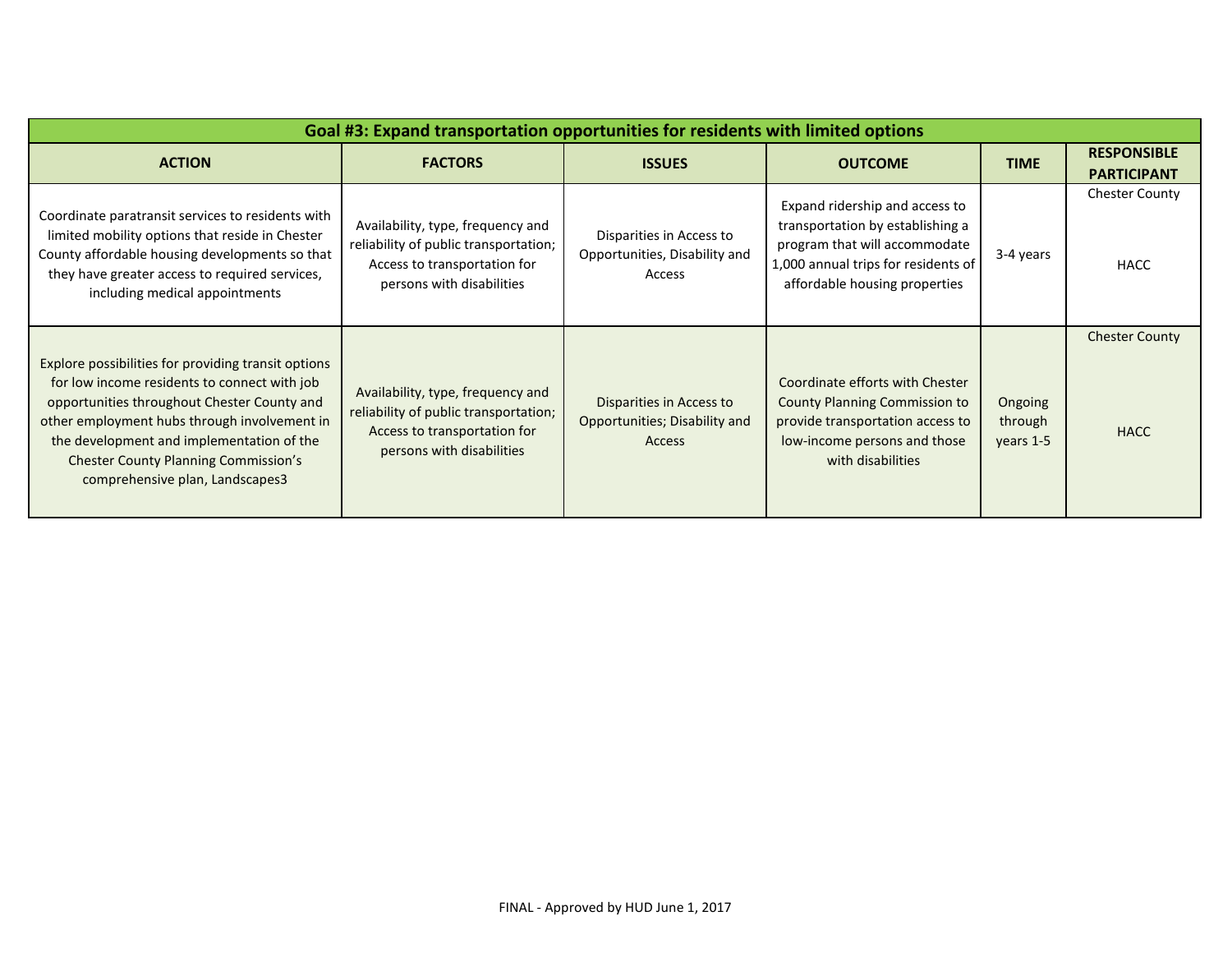| Goal #4: Provide more diverse housing opportunities and encourage mobility among low-income residents living in areas of poverty, particularly<br>among those in Coatesville's racially and ethnically concentrated area of poverty (R/ECAP)                  |                                                                                                                                 |                                                                                          |                                                                                                                                                                                                                                                                          |             |                                          |  |
|---------------------------------------------------------------------------------------------------------------------------------------------------------------------------------------------------------------------------------------------------------------|---------------------------------------------------------------------------------------------------------------------------------|------------------------------------------------------------------------------------------|--------------------------------------------------------------------------------------------------------------------------------------------------------------------------------------------------------------------------------------------------------------------------|-------------|------------------------------------------|--|
| <b>ACTION</b>                                                                                                                                                                                                                                                 | <b>FACTORS</b>                                                                                                                  | <b>ISSUES</b>                                                                            | <b>OUTCOME</b>                                                                                                                                                                                                                                                           | <b>TIME</b> | <b>RESPONSIBLE</b><br><b>PARTICIPANT</b> |  |
| Implement Small Area Fair Market Rent (SAFMR)<br>Program to encourage mobility                                                                                                                                                                                | Availability of affordable units in a<br>range of sizes; Impediments to<br>mobility                                             | R/ECAP, Disparities in Access to<br><b>Opportunities; Public Housing</b>                 | Implementation and compliance<br>with SAFMR Program                                                                                                                                                                                                                      | 1 year      | <b>HACC</b>                              |  |
| Educate new voucher holders during application<br>intake and orientation, current vouchers holders<br>during annual re-certifications, and rapid re-<br>housing recipients about homeownership<br>programs and housing options in higher<br>opportunity areas | Location and type of affordable<br>housing; Impediments to mobility;<br>Availability of affordable units in a<br>range of sizes | Segregation, R/ECAP, Disparities<br>in Access to Opportunities;<br><b>Public Housing</b> | #1: Develop educational protocol<br>to be used by Housing Specialists<br>when processing new voucher<br>holders<br>#2: Create an educational<br>brochure (to be distributed with re-<br>certification packages) on<br>homeownership and mobility<br>opportunity programs | 1 year      | <b>HACC</b>                              |  |
| Conduct annual evaluation of housing choice<br>voucher locations to monitor mobility efforts                                                                                                                                                                  | Location and type of affordable<br>housing; Impediments to mobility;<br>Availability of affordable units in a<br>range of sizes | Segregation; R/ECAP; Disparities<br>in Access to Opportunities;<br><b>Public Housing</b> | Decrease vouchers in City of<br>Coatesville from 43.9% to 39% of<br>total under issuance and lease in<br>Chester County (rate is averaged<br>at 1% per year)                                                                                                             | 5 years     | <b>HACC</b>                              |  |
| Target two future allocations of project based<br>housing vouchers to developments either existing<br>in or proposed for geographical areas of higher<br>opportunity to increase mobility                                                                     | Source of income discrimination;<br>Impediments to mobility; Location<br>and type of affordable housing                         | Segregation; R/ECAP; Disparities<br>in Access to Opportunities;<br><b>Public Housing</b> | Provide minimum of two<br>allocations of project based<br>vouchers for a total commitment<br>of 35 units of affordable housing<br>(dependent upon availability of<br>federal funding)                                                                                    | 3 years     | <b>HACC</b>                              |  |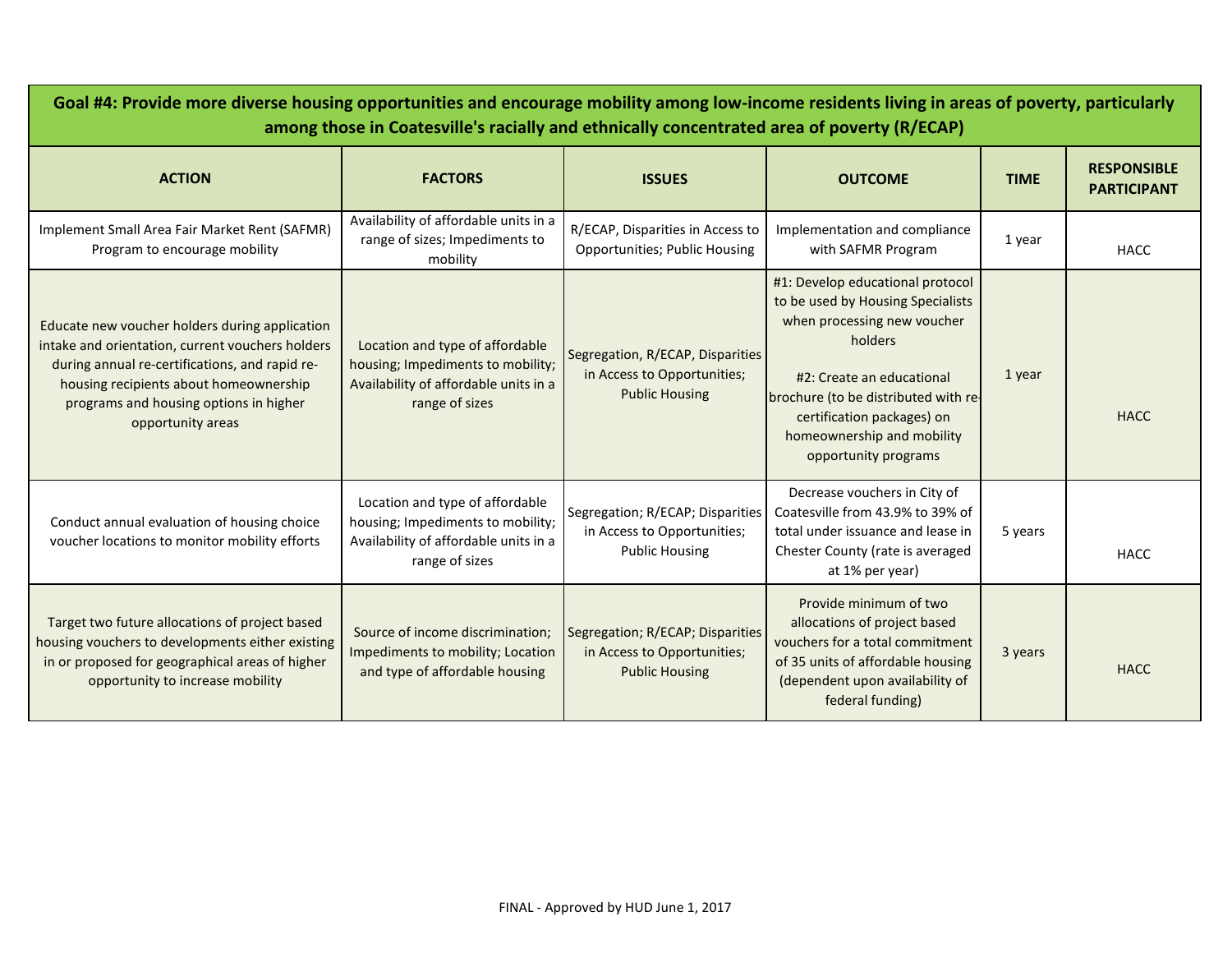| Submit an application to become a Moving to<br>Work (MTW) housing authority in order to have<br>maximum flexibility and creativity in creating<br>housing strategies to further fair housing<br>opportunities in Chester County                    | Location and type of affordable<br>housing; Availability of affordable<br>units in a range of sizes                             | Segregation; R/ECAP, Disparities<br>in Access to Opportunities;<br><b>Public Housing</b> | Develop Moving to Work Action<br>Plan submission to HUD                                                                                                                                        | 3 years             | <b>HACC</b> |
|----------------------------------------------------------------------------------------------------------------------------------------------------------------------------------------------------------------------------------------------------|---------------------------------------------------------------------------------------------------------------------------------|------------------------------------------------------------------------------------------|------------------------------------------------------------------------------------------------------------------------------------------------------------------------------------------------|---------------------|-------------|
| Research the geographic location preferences for<br>participants in the housing choice voucher (Section<br>8) Program including new applicants who are<br>searching for housing and those currently living in<br>subsidized units who wish to move | Location and type of affordable<br>housing; Impediments to mobility;<br>Availability of affordable units in a<br>range of sizes | Segregation; R/ECAP; Disparities<br>in Access to Opportunities;<br><b>Public Housing</b> | #1: Create a comprehensive<br>survey to assess housing needs<br>and preferences among housing<br>choice voucher holders<br>#2: Implement survey, and collect<br>and analyze the results of the | 1 year<br>2-3 years | <b>HACC</b> |
|                                                                                                                                                                                                                                                    |                                                                                                                                 |                                                                                          | responses to inform future<br>housing policies and programming                                                                                                                                 |                     |             |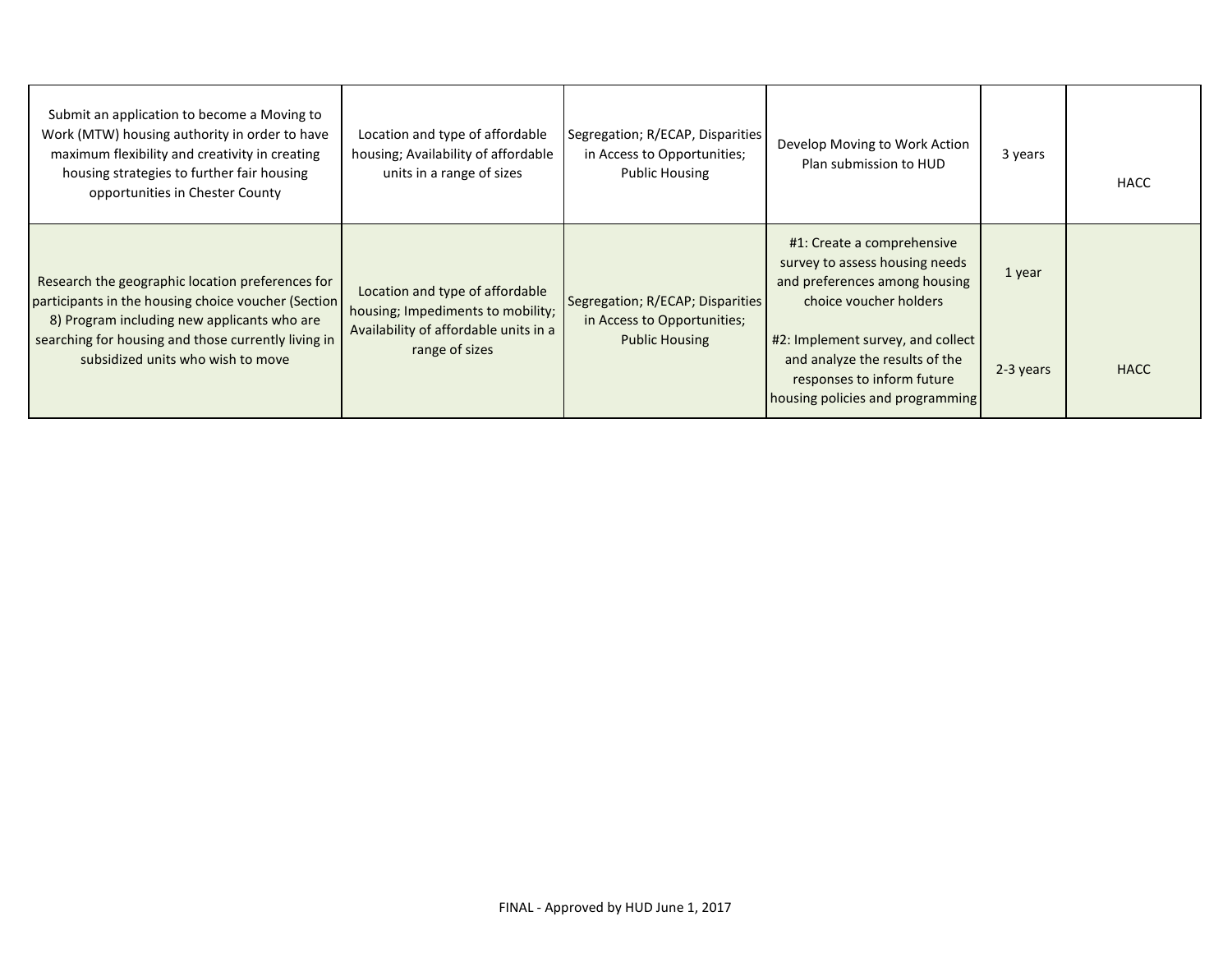| Goal #5: Enhance and expand opportunities in underserved communities                                                                                                                                                                      |                                                                                                       |                                                                                                                                    |                                                                                                                                                                                                                            |                                 |                                          |  |  |
|-------------------------------------------------------------------------------------------------------------------------------------------------------------------------------------------------------------------------------------------|-------------------------------------------------------------------------------------------------------|------------------------------------------------------------------------------------------------------------------------------------|----------------------------------------------------------------------------------------------------------------------------------------------------------------------------------------------------------------------------|---------------------------------|------------------------------------------|--|--|
| <b>ACTION</b>                                                                                                                                                                                                                             | <b>FACTORS</b>                                                                                        | <b>ISSUES</b>                                                                                                                      | <b>OUTCOME</b>                                                                                                                                                                                                             | <b>TIME</b>                     | <b>RESPONSIBLE</b><br><b>PARTICIPANT</b> |  |  |
| Continue efforts to attract private investments,<br>such as the Gateway project and new train station<br>in Coatesville, and in other urban areas in need of<br>revitalization to create healthier communities with<br>more opportunities | Lack of private investments in<br>specific neighborhoods;<br>Deteriorated and abandoned<br>properties | Segregation; R/ECAP; Disparities<br>in Access to Opportunities;<br>Disproportionate Housing<br>Needs; Public Housing               | Achieve 5% growth in tax<br>assessments for the City of<br>Coatesville                                                                                                                                                     | 5 years                         | <b>Chester County</b>                    |  |  |
| Continue offering career training, GED and<br>financial stability programs to increase<br>employment capacity                                                                                                                             | Lack of private investments in<br>specific neighborhoods; Location of<br>employers                    | Segregation; R/ECAP; Disparities<br>in Access to Opportunities;<br><b>Disproportionate Housing</b><br><b>Needs; Public Housing</b> | #1: Increase number of visitors to<br><b>PA CareerLink - Chester County 3%</b><br>annually<br>#2: Increase number of visitors<br>from the Coatesville zip code<br>(19320) to PA CareerLink - Chester<br>County 5% annually | Ongoing<br>through<br>years 1-5 | <b>Chester County</b>                    |  |  |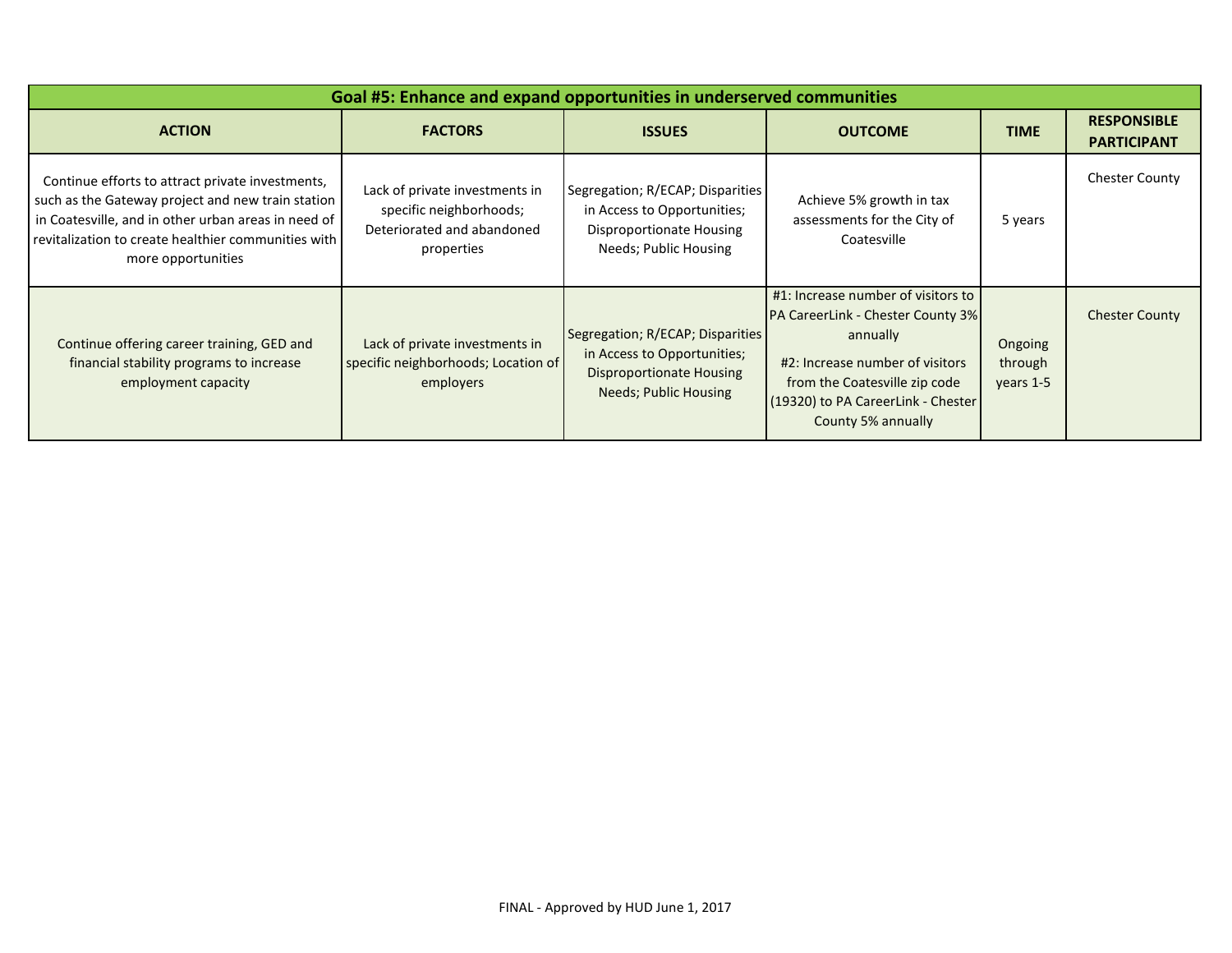| Goal #6: Create awareness about the availability of housing, workforce development and community service resources in the county and how to<br>obtain them |                                                                                                                                  |                                                                  |                                                                                                                                                                       |                      |                                          |  |  |
|------------------------------------------------------------------------------------------------------------------------------------------------------------|----------------------------------------------------------------------------------------------------------------------------------|------------------------------------------------------------------|-----------------------------------------------------------------------------------------------------------------------------------------------------------------------|----------------------|------------------------------------------|--|--|
| <b>ACTION</b>                                                                                                                                              | <b>FACTORS</b>                                                                                                                   | <b>ISSUES</b>                                                    | <b>OUTCOME</b>                                                                                                                                                        | <b>TIME</b>          | <b>RESPONSIBLE</b><br><b>PARTICIPANT</b> |  |  |
| Provide information about community events via<br>web site and e-newsletter communications to                                                              | Quality of affordable housing<br>citizens so that they can access housing, workforce information programs; Opportunity<br>access | Public Housing; Disparities in<br>Access to Opportunities        | #1: Publish 50 housing and<br>community services e-newsletters<br>annually                                                                                            | Ongoing              | <b>Chester County</b>                    |  |  |
| development, and community services within the<br>county                                                                                                   |                                                                                                                                  |                                                                  | #2: Participate in 25 housing and<br>community services workshops<br>annually                                                                                         | through<br>years 1-5 | <b>HACC</b>                              |  |  |
| Ensure that individuals with Limited English<br>Proficiency can access resources                                                                           | Quality of affordable housing<br>information programs                                                                            | Public Housing; Disparities in<br><b>Access to Opportunities</b> | Evaluate outreach efforts to LEP<br>individuals and provide<br>recommendations to improve<br>access                                                                   | 3 years              | <b>Chester County</b><br><b>HACC</b>     |  |  |
| Provide rental preparation educational program<br>materials to HACC waiting list prospects before<br>searching for housing                                 | Quality of affordable housing<br>information programs                                                                            | Public Housing; Disparities in<br>Access to Opportunities        | #1: Prepare materials to be<br>distributed at voucher briefings<br>#2: Prepare a video training for<br>rental preparation and make it<br>accessible from HACC website | 2 years              | <b>HACC</b>                              |  |  |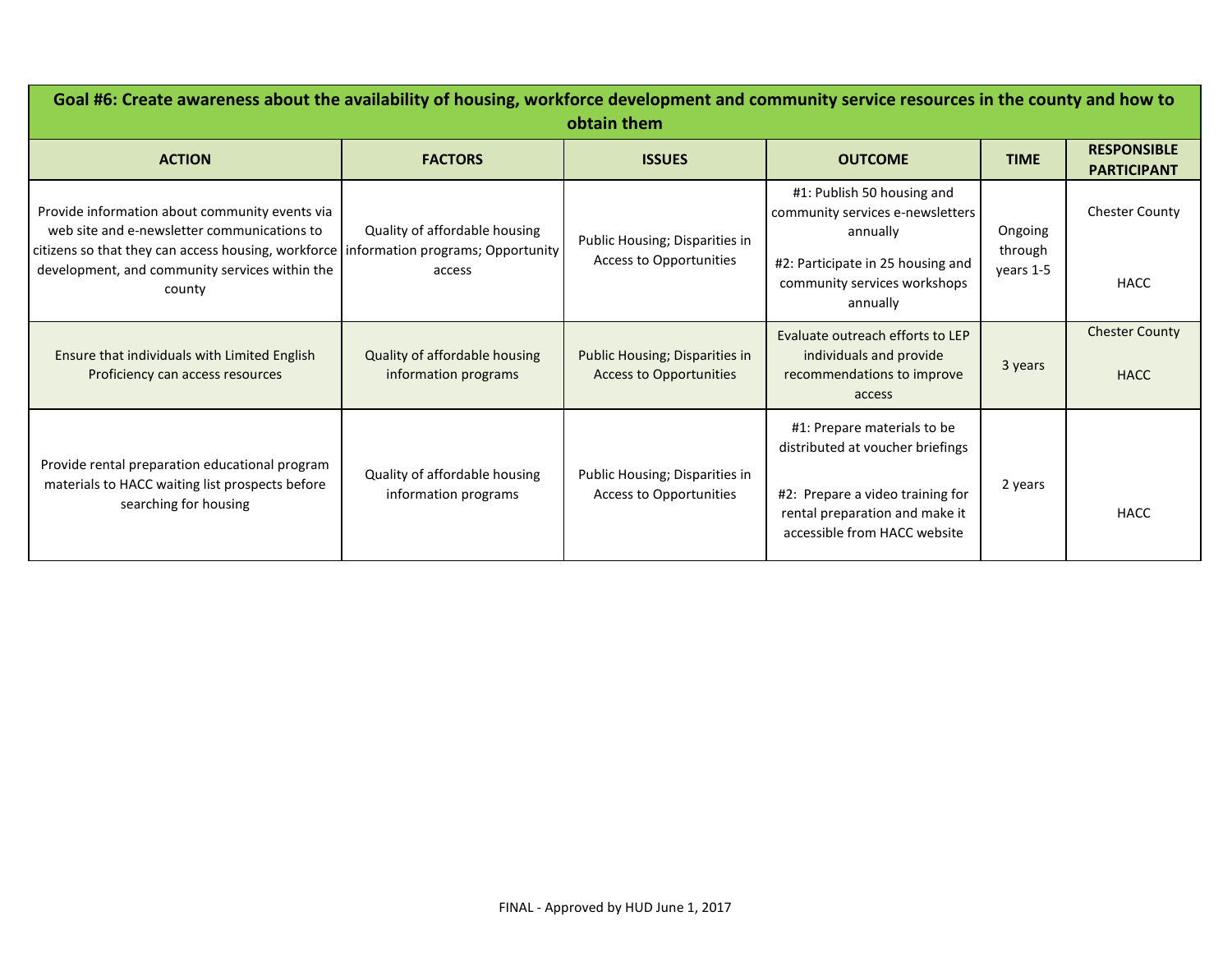| Goal #7: Expand efforts to increase understanding of fair housing rights, responsibilities and affordable housing resources               |                                                                                                                                                   |                     |                                                                                                                                                                                                      |                                 |                                          |
|-------------------------------------------------------------------------------------------------------------------------------------------|---------------------------------------------------------------------------------------------------------------------------------------------------|---------------------|------------------------------------------------------------------------------------------------------------------------------------------------------------------------------------------------------|---------------------------------|------------------------------------------|
| <b>ACTION</b>                                                                                                                             | <b>FACTORS</b>                                                                                                                                    | <b>ISSUES</b>       | <b>OUTCOME</b>                                                                                                                                                                                       | <b>TIME</b>                     | <b>RESPONSIBLE</b><br><b>PARTICIPANT</b> |
| Review fair housing programming on a quarterly<br>basis and target fair housing educational efforts to<br>remove barriers to fair housing | Need for awareness among<br>consumers, providers,<br>municipalities and housing<br>professionals for how and when to<br>use fair housing supports | <b>Fair Housing</b> | #1: Conduct 2 fair housing events<br>annually<br>#2: Publish 4 quarterly fair housing<br>e-newsletters annually<br>#3: Distribute fair housing<br>information at 15 public events<br>annually        | Ongoing<br>through<br>years 1-5 | <b>Chester County</b><br><b>HACC</b>     |
| Provide access to FHIP and legal services for fair<br>housing or other legal matters related to housing                                   | Need for awareness among<br>consumers, providers,<br>municipalities and housing<br>professionals for how and when to<br>use fair housing supports | <b>Fair Housing</b> | Receive 150 referrals annually                                                                                                                                                                       | Ongoing<br>through<br>years 1-5 | <b>Chester County</b>                    |
| Include fair housing education for homebuyer<br>program participants                                                                      | Need for awareness among<br>consumers, providers,<br>municipalities and housing<br>professionals for how and when to<br>use fair housing supports | <b>Fair Housing</b> | Provide education to 35<br>individuals annually                                                                                                                                                      | Ongoing<br>through<br>vears 1-5 | <b>Chester County</b><br><b>HACC</b>     |
| Provide fair housing materials for all residents<br>living in publicly supported housing                                                  | Need for awareness among<br>consumers, providers,<br>municipalities and housing<br>professionals for how and when to<br>use fair housing supports | <b>Fair Housing</b> | #1: Include fair housing education<br>supplement as part of HACC<br>informational materials<br>#2: Ensure recipients of affordable<br>housing funding provide fair<br>housing materials to residents | Ongoing<br>through<br>years 1-5 | <b>Chester County</b><br><b>HACC</b>     |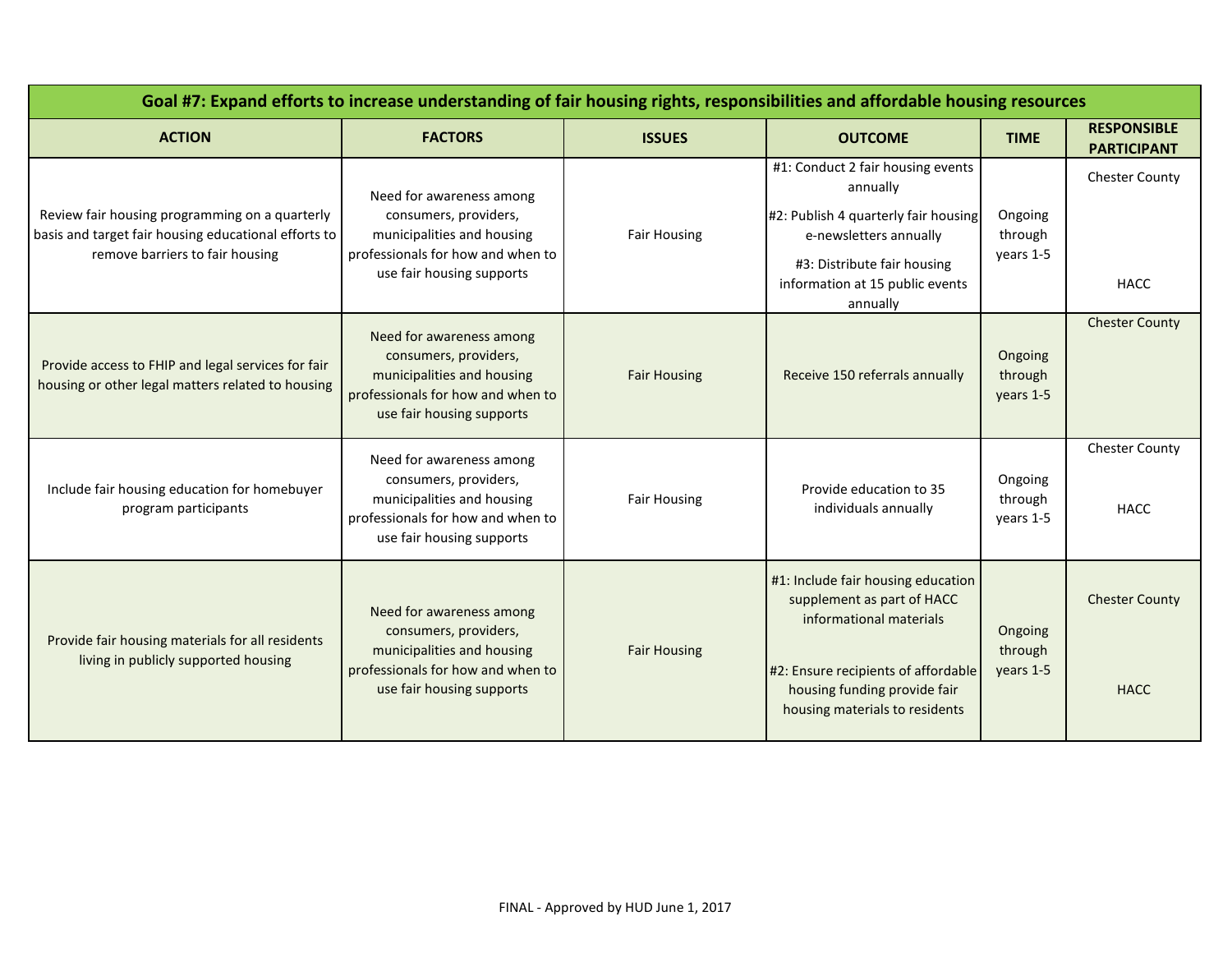| Host Landlord Forum and include fair housing and<br>source of income components for current and<br>prospective housing choice voucher landlords                                                                                                                                                                                        | Need for awareness among<br>consumers, providers,<br>municipalities and housing<br>professionals for how and when to<br>use fair housing supports                                                                                                                                                            | <b>Fair Housing</b>                           | Host 2 Landlord Forms annually                                                                                                                         | Ongoing<br>through<br>years 1-5 | <b>Chester County</b><br><b>HACC</b> |
|----------------------------------------------------------------------------------------------------------------------------------------------------------------------------------------------------------------------------------------------------------------------------------------------------------------------------------------|--------------------------------------------------------------------------------------------------------------------------------------------------------------------------------------------------------------------------------------------------------------------------------------------------------------|-----------------------------------------------|--------------------------------------------------------------------------------------------------------------------------------------------------------|---------------------------------|--------------------------------------|
| Review municipal ordinances for applicants<br>seeking federal Community Development Block<br>Grant funding to ensure compliance with fair<br>housing laws, increasing fair housing compliance<br>among the 30 eligible municipalities with<br>designated low- to moderate-income areas (LMAs)<br>so that 15 (or 50%) are in compliance | State or local laws policies or<br>practices that discourage<br>individuals with disabilities from<br>being placed in or living in<br>integrated settings; Need for<br>awareness among consumers,<br>providers, municipalities and<br>housing professionals for how and<br>when to use fair housing supports | Fair Housing; Disability and<br><b>Access</b> | Review municipal ordinances after<br>entitlement funding applications<br>are received and increase<br>compliance to 15 CDBG eligible<br>municipalities | 5 years                         | <b>Chester County</b>                |
| Promote compliance with fair housing laws for<br>municipalities participating in the Chester County<br>Vision Partnership Program to provide technical<br>assistance for comprehensive plans, ordinances,<br>official maps, and special planning projects                                                                              | Need for awareness among<br>consumers, providers,<br>municipalities and housing<br>professionals for how and when to<br>use fair housing supports                                                                                                                                                            | <b>Fair Housing</b>                           | Municipal compliance with fair<br>housing laws for Vision<br>Partnership partners                                                                      | 5 years                         | <b>Chester County</b>                |
| Pursue the design of a model density bonus<br>system by the Chester County Planning<br>Commission to help municipalities meet Fair Share<br>requirements and provide incentives for<br>developers that agree to set aside affordable<br>housing units in newly constructed rental projects                                             | Need for awareness among<br>consumers, providers,<br>municipalities and housing<br>professionals for how and when to<br>use fair housing supports                                                                                                                                                            | <b>Fair Housing</b>                           | Creation of model ordinance by<br>the Chester County Planning<br>Commission                                                                            | 5 years                         | <b>Chester County</b>                |